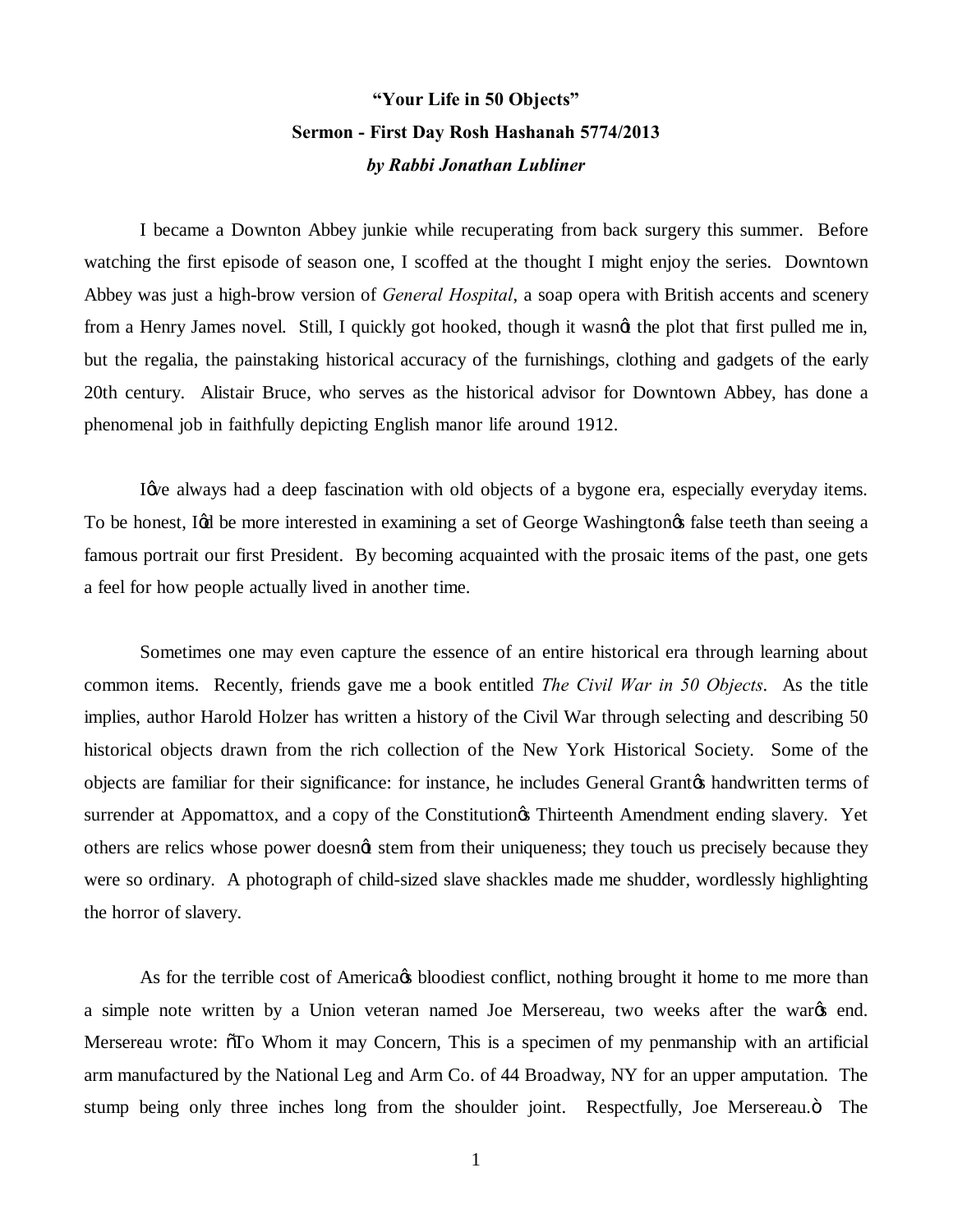penmanship is legible, but written in a very shaky hand.

Apparently Mersereau wrote it as a testimonial for a company selling prosthetic devices, but it also underscores the countless tens of thousands of who lost one or more limbs to the carnage of battle and the primitive state of surgery in the mid-19th century. Mersereau $\alpha$  simple words bring home the trials and tribulations of those who survived the Civil War as amputees. Did their sweethearts at home still want to marry them? Were they able to fend for themselves or did they become dependent on the good will of others? We dongt know what happened to Joe Mersereau, but if nothing else, his poor, yet readable, handwriting with an artificial limb attests to the determination of one veteran to overcome the challenges of a combat wound.

Of course there is now a whole  $\tilde{0}50$  objecto series: Vermont in 50 Objects, Medicine in 50 Objects, Jewish history in 50 objects . . . Well, what if there were a book entitled *The Jacksonville Jewish Center in 50 Objects*? What would it contain? How would its editors choose what to include or leave out? Creating this work as a congregation might be a fascinating communal exercise, a telling way to better understand what underlies our shared vision through the selection of those items that best represent us as a community.

But let the streamline the process, at least for today . . . What if we tried to define the Center the Senter of streamline the next streamline the next streamline the next streamline the next streamline the streamline str character in ten items, or five, or even just one? In pondering how I& define our congregation through objects, I found I couldn't pare my list down to only one thing. But I did manage to reduce it to two.

The first is a chair, but not just any . . .rather it would have to be an authentic mid-1970s Samsonite folding chair with a metal back and a vinyl seat cushion -- just like this one. Apparently these once-common chairs have now achieved the venerable status of being advertised on Ebay as *vintage*! When I was growing up, however, this was the seat of choice in synagogues throughout North America. In fact as a child I remember stretching out across three of these Samsonite chairs and going to sleep during the late Friday night service. It ts funny how the sight of an old familiar object can bring to mind a long-forgotten memory!

So what does this particular chair say about the Jacksonville Jewish Center<sub>®</sub> character that<sup>®</sup> so important? When we moved from Springfield to our current site nearly forty years ago, it was a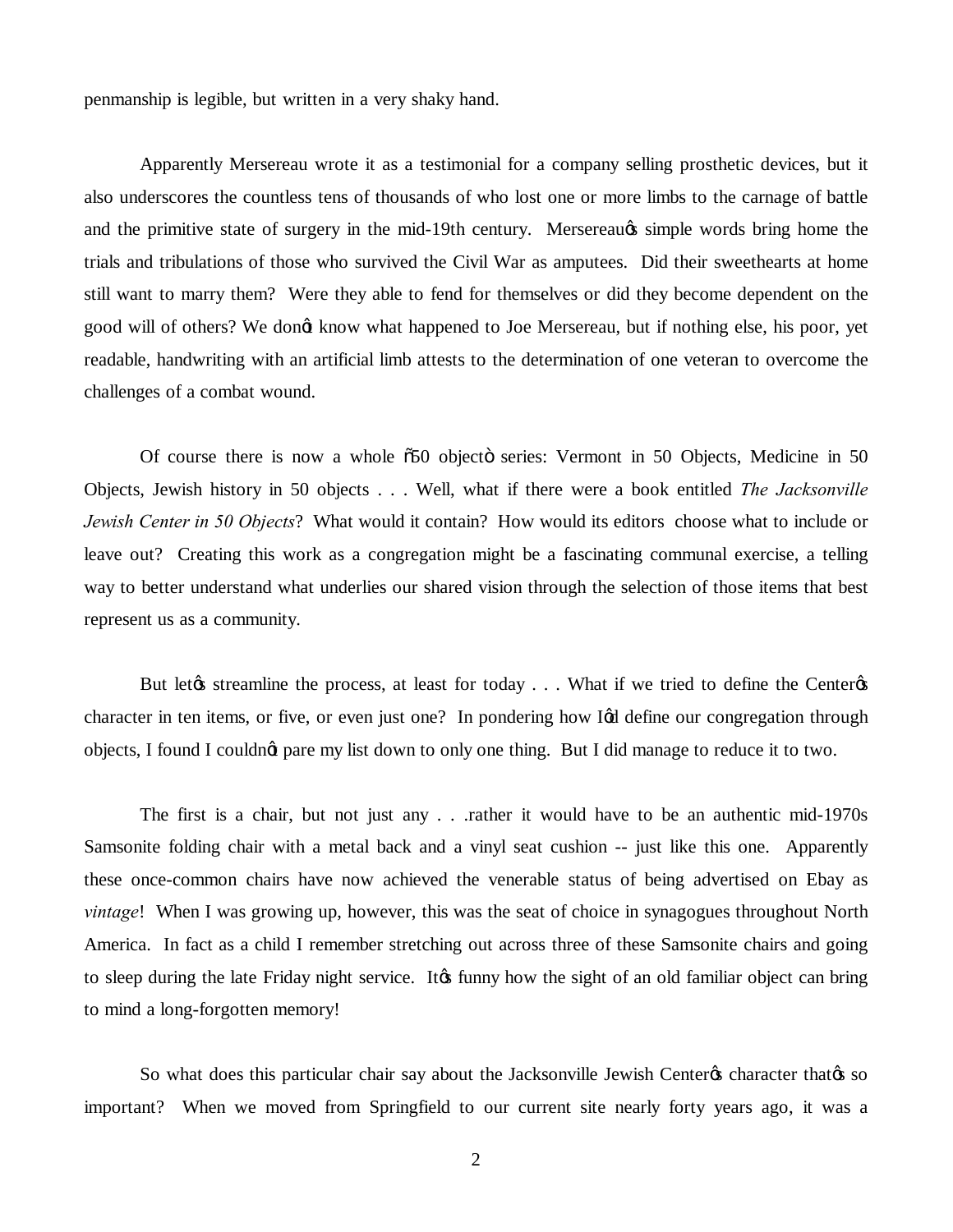watershed moment in the Center os history. It was also an enormously expensive undertaking, one that left the synagogue with mountains of debt. On more than one occasion payroll was made by emergency donations. Now imagine if the future of your synagogue-affiliated day school was in doubt . . .What would you be willing to do to keep its doors open?

Many of us cannot imagine our sanctuary without its present seats. But when the present building opened we couldnot afford permanent seating. Instead worshippers sat on chairs just like this one. Not for one year, or two, but for nearly five years. It wasnet because the Centeres leadership was aesthetically challenged and preferred an industrial look for the sanctuary; and it wasned because the discomfort of sitting on them was deemed good for the soul. Rather it was because the synagogue gave priority to the solvency of its Solomon Schechter Day School that it postponed the installation of permanent seating in the sanctuary for almost five years. The Talmud teaches,  $\tilde{o}$ אין העולם מתקים אלא **oax zia ly zewepiz lad liaya** -- The world exists because of the innocent breath of children learning Torah" (Babylonian Talmud, *Shabbat* 119b). In its own twist on this ancient teaching, nearly four decades ago the Jacksonville Jewish Center affirmed that its world could not exist without Jewish education for its children.

That the V I see the character of our synagogue reflected in this folding chair, an unremarkable object which tells a remarkable story. When I first heard more than ten years ago how the synagogue of leadership put the Torah before the *tuchas*, I was not yet the Center os rabbi. But my first thought was *this* is the kind of congregation I want to serve: a synagogue with convictions, a community that stands for something.

You see, when I look at this chair I see a *shul* that isng about the path of least resistance, but one that understands the value of authenticity cange be measured in terms of comfort, or the worth of ideals calculated by convenience. When I look at this chair it reminds me why our Jewish high school education goes through 12th grade rather than end in 10th . . . and see why we insist on *kashrut* not only for events in our building but when our affiliated arms meet outside its walls. I see why we pray largely in Hebrew, a language which, even if we dongt speak it, joins us to Jews around the world. It is absolutely true that our approach to Judaism can, at times, entail inconvenience or discomfort (after all, it would be so much easier if we broke the Yom Kippur fast at 6 PM, or allowed *bar/bat mitzvah* parties in the building to start on Saturday evenings before nightfall); but then again, we once sat on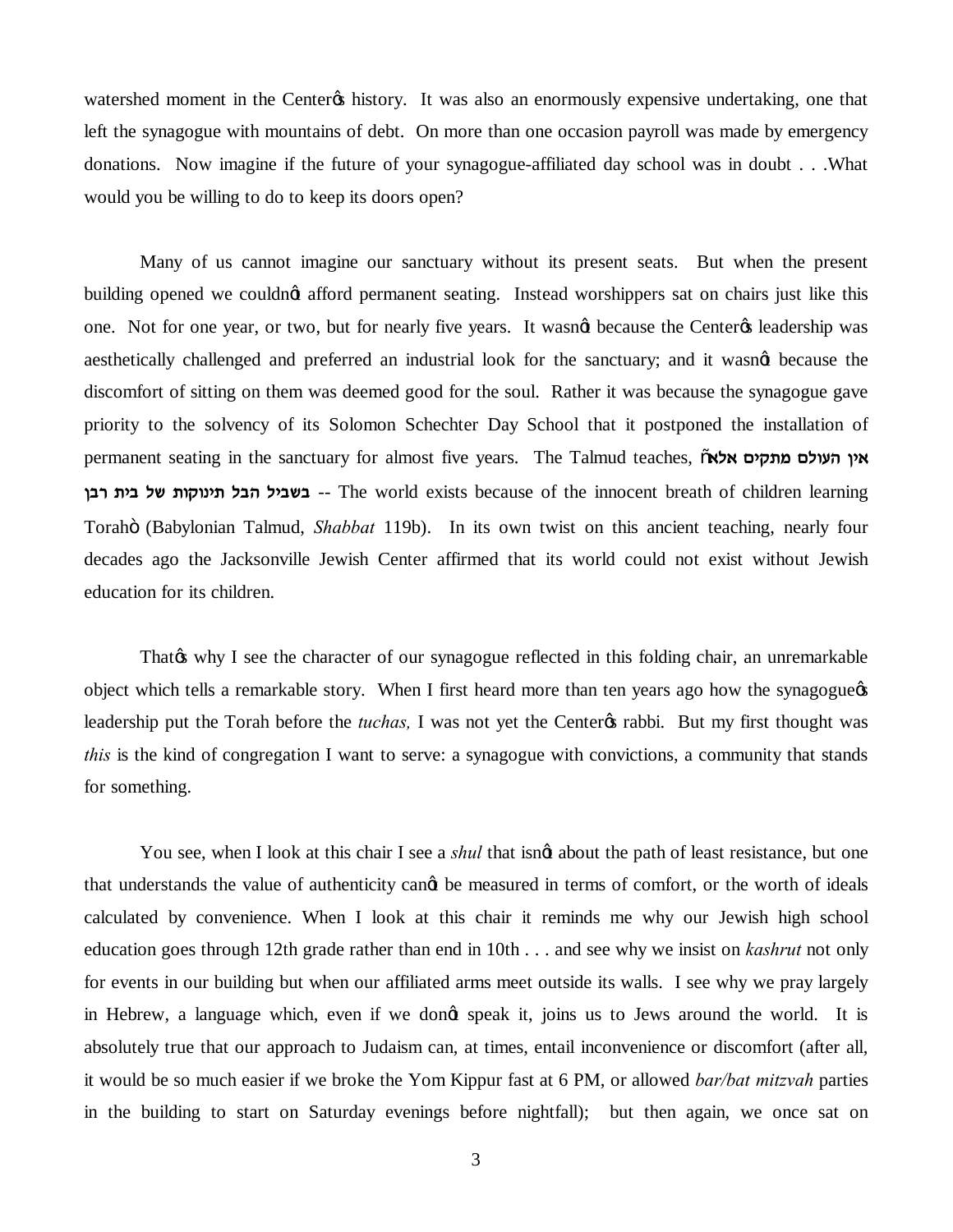uncomfortable chairs to preserve our ideals. And so this chair demonstrates that the power of a religious institution comes from a willingness to stand for something beyond itself, something that asks us to be willing to push beyond the comfort zone in which we exist. More than serve as a foil for recounting a lovely story from the past, this object challenges us to consider how we will chart our future, whether in the realm of budget and fundraising or with regard to religious priorities and policies. This chair is a silent, yet powerful, reminder that beyond the question of whether or not we are making people more comfortable, *are we making them more Jewish* in their outlook and observance, their knowledge, and commitment?

Yet of course synagogues cannot live by ideals alone. They are living and breathing entities, filled with people of all ages and walks of life. It isngt simply about the kind of seats we use when the sanctuary is empty, but the people who sit in those seats.

Look around: how many of your neighbors do you know, and how long have you known them? What joyous milestones did they celebrate this year? What tragedies did they experience? When I scan your faces, I see the individual who had a hysterectomy, and the one diagnosed with prostate cancer. I see those who have lost parents and those who have witnessed the birth of grandchildren. There are those who are newly married and those whose marriages have ended. I look out at your faces and see a community comprised of individuals and families, each with their own story, whether sad, happy, or as frequently is the case, an admixture of both.

It is for that reason that for my second object I chose this  $-$  a green box of 2-ply CVS brand tissues. It would appear this is nothing more than a nondescript box of tissues, identical to millions of others available in every supermarket and pharmacy in the world. But this particular box has a history, one that I give tracked for the last five months. It began its Center  $\tilde{c}$  career  $\ddot{o}$  in my office, the day a new arrival to Jacksonville shared with me the story of how her life had emotionally unraveled over the past four years. It went on to serve the needs of several more families as they sat on my couch and reminisced about a loved one who had just passed away. Two weeks later, it omigrated to the main sanctuary for the funeral of a beloved member of our community who died far too young -- there it helped family members get through their eulogies, and in fact, helped me get through mine. That very evening, it enabled a loving grandmother to dry her tears of joy as she made a presentation from the synagogue board to her granddaughter, the first grandchild in her immediate family to celebrate a *bat*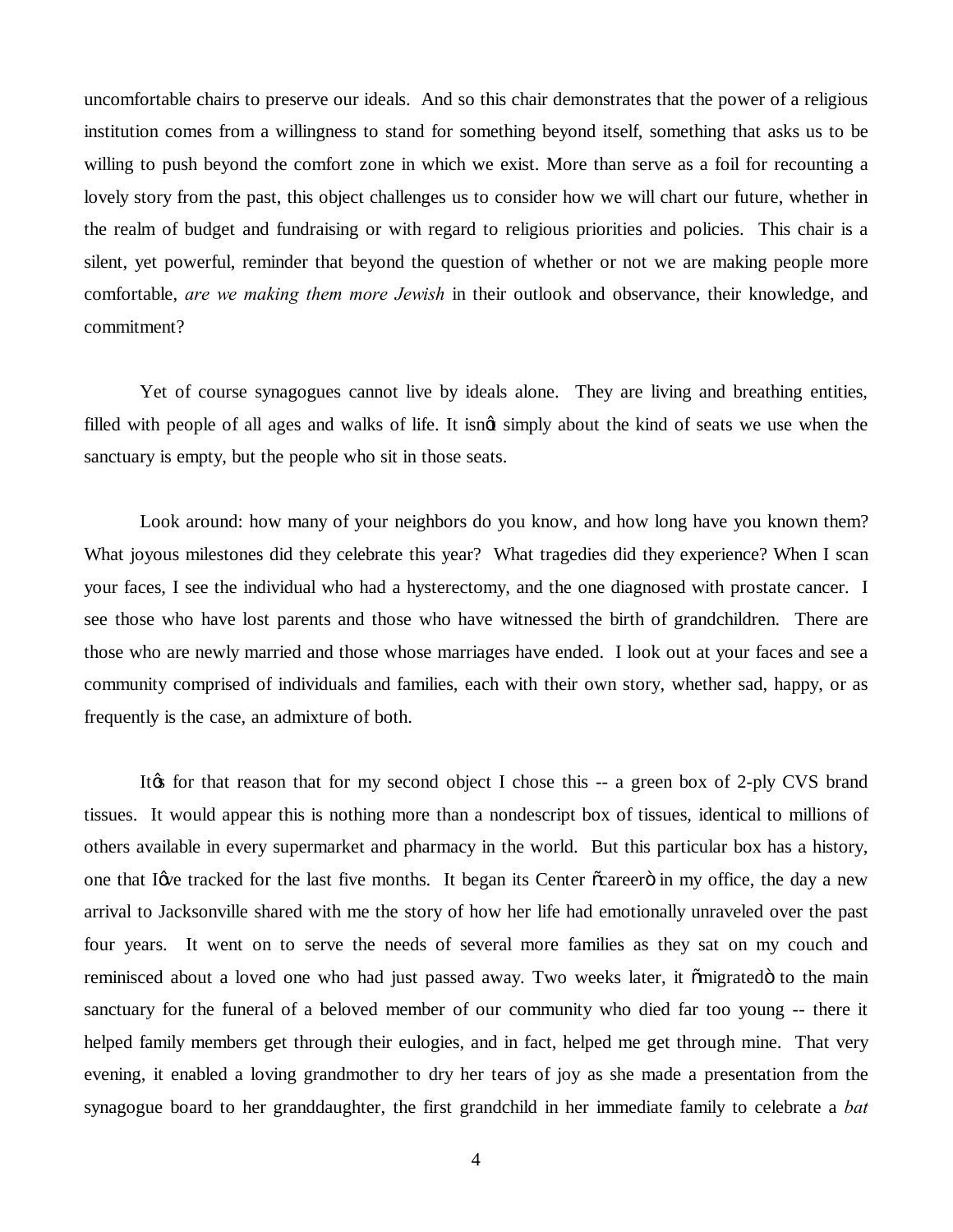*mitzvah*. A month after that, it was on-hand when two Jews-by-choice celebrated their adult *b'nai mitzvah* on a Shabbat morning and began to cry as the spiritual significance of that moment washed over them with the power of a giant wave.

Yes, this is an unremarkable tissue box, but one that the present at remarkable and pivotal moments in peoplect lives. As it has been increasingly emptied of tissues, it has been filled with rich stories of sorrow and celebration, stories that are uniquely and intensely personal and individual, but inextricably wrapped up in the life of this community, because if their stories werengt part of our congregation targer narrative, the tissues from this box wouldnot have dried their tears, because this box hasngt left the synagogue since the day I opened it.

Judaism teaches that our material goods possess no ultimate significance. A rabbinic parable illustrates the point: a young fox is tempted by the fat and luscious grapes he spies in a vineyard along the road. He tries to squeeze himself under the surrounding fence but finds he cand fit. To remedy this and get to the grapes, the fox goes hungry for three days and is finally able to wiggle through. There he enjoys a feast, but upon attempting to leave, he discovers he has returned to his former size and is now trapped. After fasting for three more days and shedding the weight he had gained, he manages to slide under the fence. Turning toward the beautiful fruit, the fox laments, "**oepi` oiah dne z` ah dn `nxk ,`nxk ?jnn `ipd dn mxa !oixit** -- O vineyard, o vineyard, how good and beautiful are you! But what enjoyment can one gain from you?ö **ווויך כך הוא נפיק 15** ks one enters you, so one goes out . . . ö (*Kohelet Rabbah* 5:14).

In antiquity the Egyptians buried their dead with all sorts of household objects that they would supposedly need in the afterlife. Jewish Law, however, prohibits this practice. We categorically reject the notion that objects, no matter how well loved in life, belong with the dead. The immortality of the soul transcends a three-dimensional universe. In the world-to-come you wong need your favorite number 3 iron, your Gator championship hat, or your lucky rabbitos foot. It is not the dead who should hold on to such things, but the living, for the objects once owned by a person are of value to her loved ones. They are keepsakes and mementos; even more they serve as a kind of resume, a catalog of an individual<sub><sup>8</sup></sub> character and concerns.

Written or not, there is a book that bears our name whose title is *My Life in 50 Objects* (or 25, 10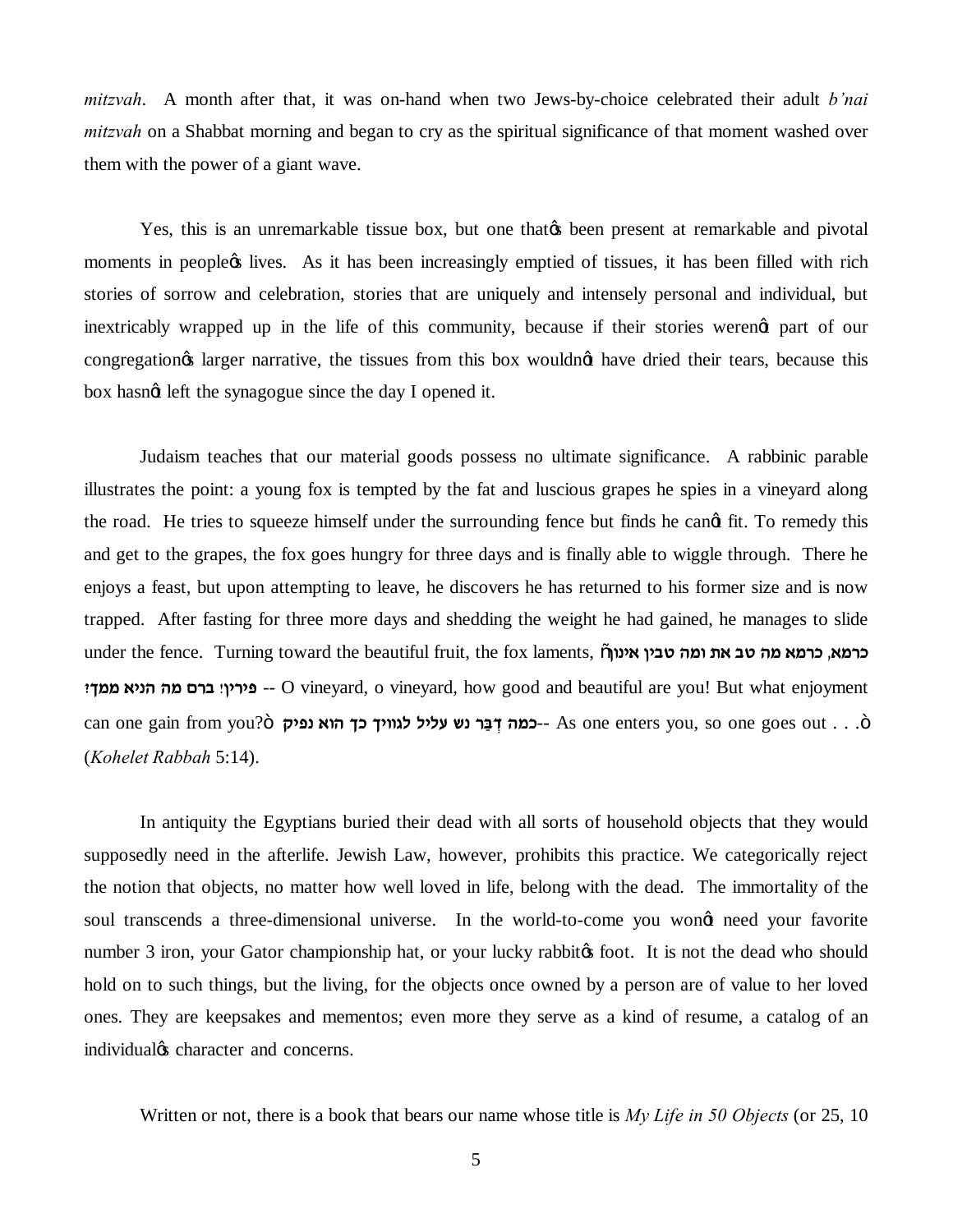or 5). Its pages describe not only those items we most treasure, but of even greater importance, how and why such objects define us. Our ancestor Abraham's book would surely contain a description of the knife with which he almost slaughtered Isaac, and what he thought about each time he saw it. In the *Life of Moses in 50 Objects*, theregd be a picture of the staff with which he performed signs and wonders, while Davidos book would feature the slingshot he used to kill Goliath, and Samsonos would certainly contain a lock of his long hair.

The literature and liturgy of the High Holy Days speak of  $m$ סבר החיים -- the  $\delta$ Book of Life, $\ddot{o}$ wherein God decides our fate according to our actions. But this book isnet some imaginary ledger floating on high . . . it to just a copy of *My Life in 50 Objects* by a different name, a book which tells our story by what we*e*ve chosen to include, but equally what weave chosen to exclude. So what would *you* find between its covers? What items do you own that honestly and accurately describe your priorities and preoccupations, your values and concerns? How hard did you work to acquire them? And what things did you opt not to buy and why?

Would ownership of a Porsche 911 be more important to you than having the *Kiddush* cup of your great-grandfather? What would bother you more: the loss of the car or the family heirloom? If yougd be willing to buy a \$1,200 top-of-the-line pair of Kastle MX88 skis, would you be equally eager to purchase \$200 *tefillin* for your songs or daughtergs *bar/bat mitzvah*?

Of course, most of the time the questions arengt so stark. We all value the plastic in our wallets for the miles we earn and for the convenience of charging, but do we also measure their worth by the regularity with which we use them online to support a charity of choice? The objects we place in our grocery cart at the supermarket also say something about our character -- are all the groceries in the cart intended for our pantry alone, or do we make it a habit of buying a few extra items for our local food pantry? A box of Publix mac-no-cheese in your shopping cart might say nothing about you (beyond the fact that you like mac-no-cheese). But when you put *two boxes* of mac-no-cheese in your cart, with the intention of giving one to those who are hungry, the inclusion of that second item does tell a story about what you believe in.

... And that the why we we distributed 800 pocket packs of tissue throughout the sanctuary this morning. It to a gift from me. If you need to open the package and blow your nose, be my guest. But